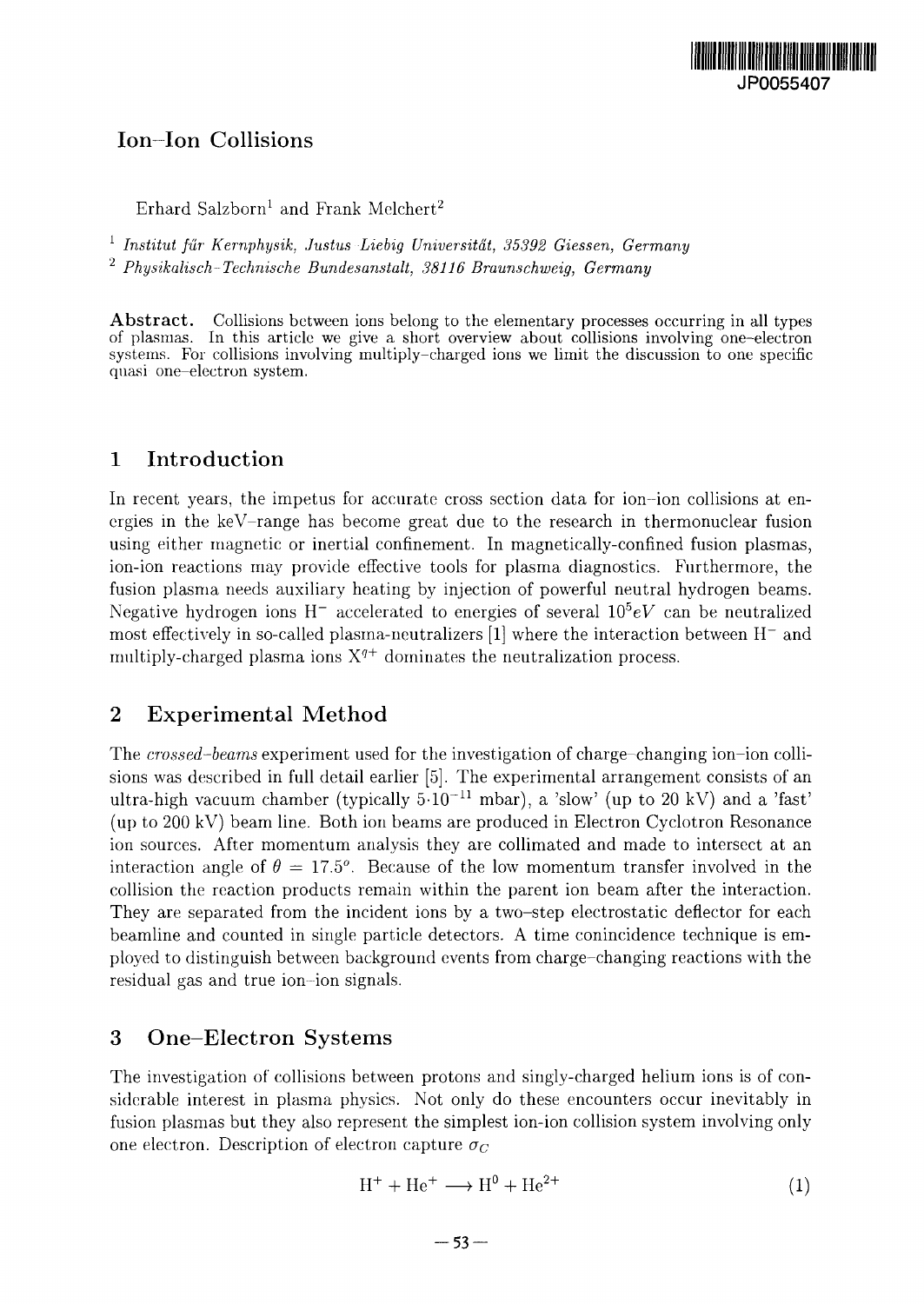

Figure 1: Cross sections for electron capture (1) and ionization (2) in  $\rm H^+ + He^+$  collisions, as a function of the cm-collision energy *Ecm.* Experimental *crossed-beams* results by Rinn et al. [2, 3], Peart et al. [6] and Watts et al. [7]. Most theoretical results are obtained by close-coupling (CC) calculations: Winter (a) [8]: Sturmian basis and pseudostates; Winter (b) [9]: 3-center atomic orbital (AO) basis; Winter et al. [10]: MO basis; Errea [11]: molecular orbital (MO) basis; Winter and Alston [17]: high energy CC; Fritsch and Lin [13, 14]: AO+ basis; Grozdanov and Solov'ev [15]: MO basis; Miraglia [12]: CDW; Martinez et al. [16]: CDW-EIS; Winter and Alston [17] and Bates and Griffing [18]: Born approximation.

and ionization  $\sigma_I$ 

$$
H^{+} + He^{+} \longrightarrow H^{+} + He^{2+} + e^{-}
$$
 (2)

is therefore an ideal testing ground for different theoretical models.

Three experimental groups [6, 7, 2] have studied these collisions independently and their experimental cross sections are compared with theory in Fig.l. In the high energy limit, the Born approximation is valid while for lower energies the continuum distorted wave calculation CDW-EIS with eikonal initial states by Martinez et al. [16] agrees as perfect with the ionization data as the atomic orbital  $AO^+$  calculation by Fritsch and Lin [13] with the capture results. Since various authors confirm these findings, total cross sections for the reactions (1) and (2) are well described by theory.

For about two decades, theory was tested by comparing calculated and measured total cross sections. The first angular differential cross section has been measured by Kruedener et al. [4] for the electron capture of  $\alpha$ -particles from He<sup>+</sup> ions:

$$
\text{He}^{2+} + \text{He}^+ \longrightarrow \text{He}^+ + \text{He}^{2+} \tag{3}
$$

This one-electron, charge-symmetric collision is resonant for  $1s \rightarrow 1s$  electron capture and provides a unique testing ground for the study of the long-range Coulomb interaction in the quantum three-body problem. Kruedener et al. found an oscillatory structure the differential cross section  $d\sigma/d\Omega$ , plotted in Fig.2 as a function of the cm-scattering angle  $\vartheta_{cm}$ .

In addition to the minimum in forward direction, another four minima of  $d\sigma/d\Omega$  are resolved experimentally. The oscillation period increases with scattering angles. Forster et al. [19] used a semiclassical eikonal calculation which describes well the experimental data for low scattering angles  $\vartheta_{cm}$ , but "runs out of phase" for larger  $\vartheta_{cm}$ . The observed oscillatory structures in the differential electron capture cross section can be interpreted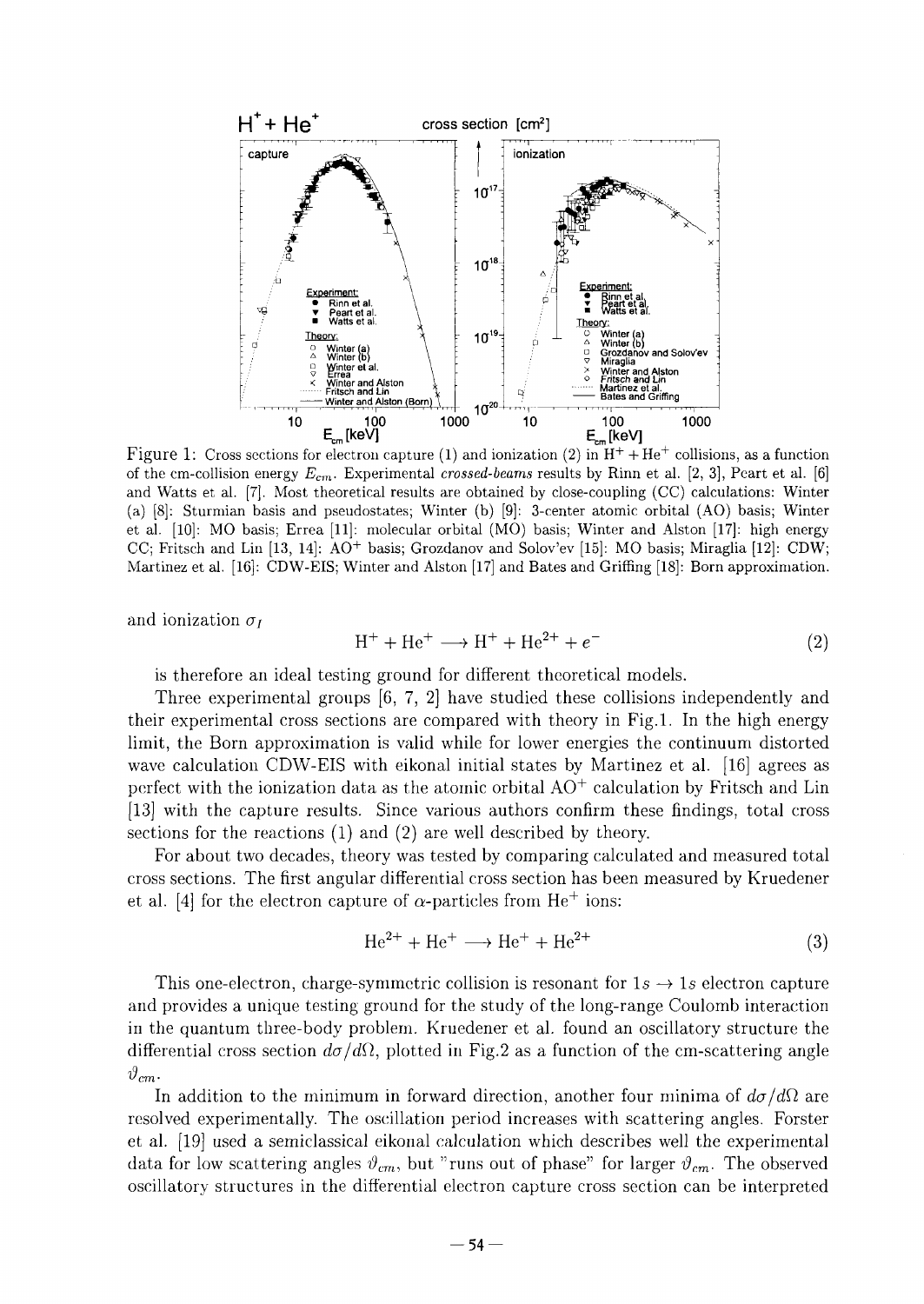

Figure 2: Angular differential cross sections for the electron capture (3) in  $\text{He}^{2+} + \text{He}^{+}$  collisions at  $E_{cm} = 2.5 keV$ . •: experiment, Kruedener et al. [4]; dotted line: semiclassical calculation, Forster et al. [19]; solid line: quantal calculation, Uskov and Presnyakov [4].

as interference between *gerade* and *ungerade* electronic states of the ionic molecule. Uskov and Presnyakov [4] presented a quantum approach based on a partial wave analysis using a molecular basis and delivered a very good description of the experimental data. We note that theory and experiment are compared on an absolute scale.

#### 4 Collisions between Multiply-Charged Ions

Ion-ion collision data required for various applications are sparse; for collisions between multiply-charged ions they are practically absent. It is due to the recent development of powerful Electron Cyclotron Resonance (ECR) ion sources that *crossed-beams* experiments can be carried out with intense beams of multiply-charged ions. Up to now, however, only a few experiments, in which at least one ion carries a charge higher than one, have been performed.



Figure 3: Cross sections for electron capture (4) in  ${}^{3}He^{2+} + {}^{13}C^{3+}$  collisions. Experimental data points by Melchert ct al. [20] include 90% of statistical error. Close coupling calculation by Sidky and Lin [20] for capture to all  $He<sup>+</sup>$  states (solid curve) and to the  $He<sup>+</sup>(1s)$  state only (dashed curve).